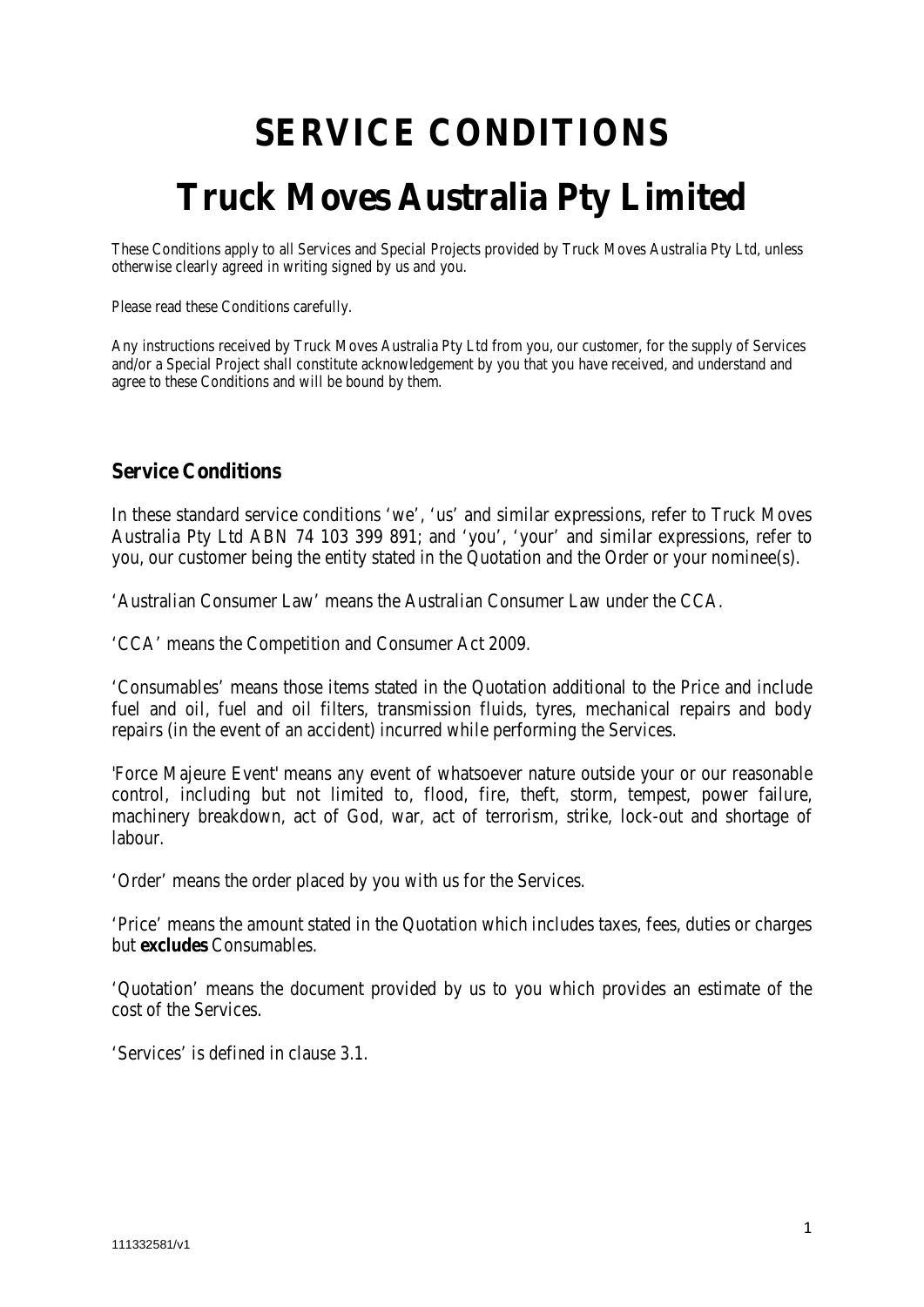#### **1. Quotations and orders**

- 1.1 A Quotation is an invitation to you to place an Order with us for the Services. We issue Quotations based on information supplied by you to us. If the information you supply is incorrect, you might order goods and services which are not suitable for your purpose.
- 1.2 If you place an Order based on a Quotation and we accept the Order, then your Order is subject to these service conditions.
- 1.3 We are not obliged to accept your Order. The Order becomes binding from the moment that we accept it even if we do not tell you that it has been accepted. Usually we acknowledge acceptance or rejection of the Order.

#### **2. Our conditions prevail**

- 2.1 These service conditions apply and prevail even if they are inconsistent with anything said or implied in any earlier or later document provided to you including the Quotation.
- 2.2 You agree that you have not relied upon any representation, warranty or other provision made by us or on our behalf which is not expressly stated in these conditions.

#### **3. Services**

- 3.1 We collect, drive and deliver motor vehicles belonging to you. We will provide these services to you if we accept your Order.
- 3.2 We are not qualified motor mechanics or technicians and do not carry out any mechanical check of the motor vehicles we are engaged to collect, drive and deliver as part of the Services.

#### **4. Price and Additional Fees**

- 4.1 If we agree to provide the Services to you, in addition to the Price you must pay for all Consumables used in the provision of the Services. You must also pay any fees and charges incurred by us in performing the Services such as, but not limited to, tolls, fuel surcharges, credit card charges, and any other charges of whatsoever nature incurred by us in respect of the performance of the Services.
- 4.2 Unless otherwise expressly stated in the quotation, all prices are in Australian dollars.

## **5. Payment**

- 5.1 Unless we agree in writing to give you credit, you must pay the Price before we collect the relevant motor vehicle(s) to provide the Services.
- 5.2 All payments must be by cash, credit card, bank cheque or EFTPOS.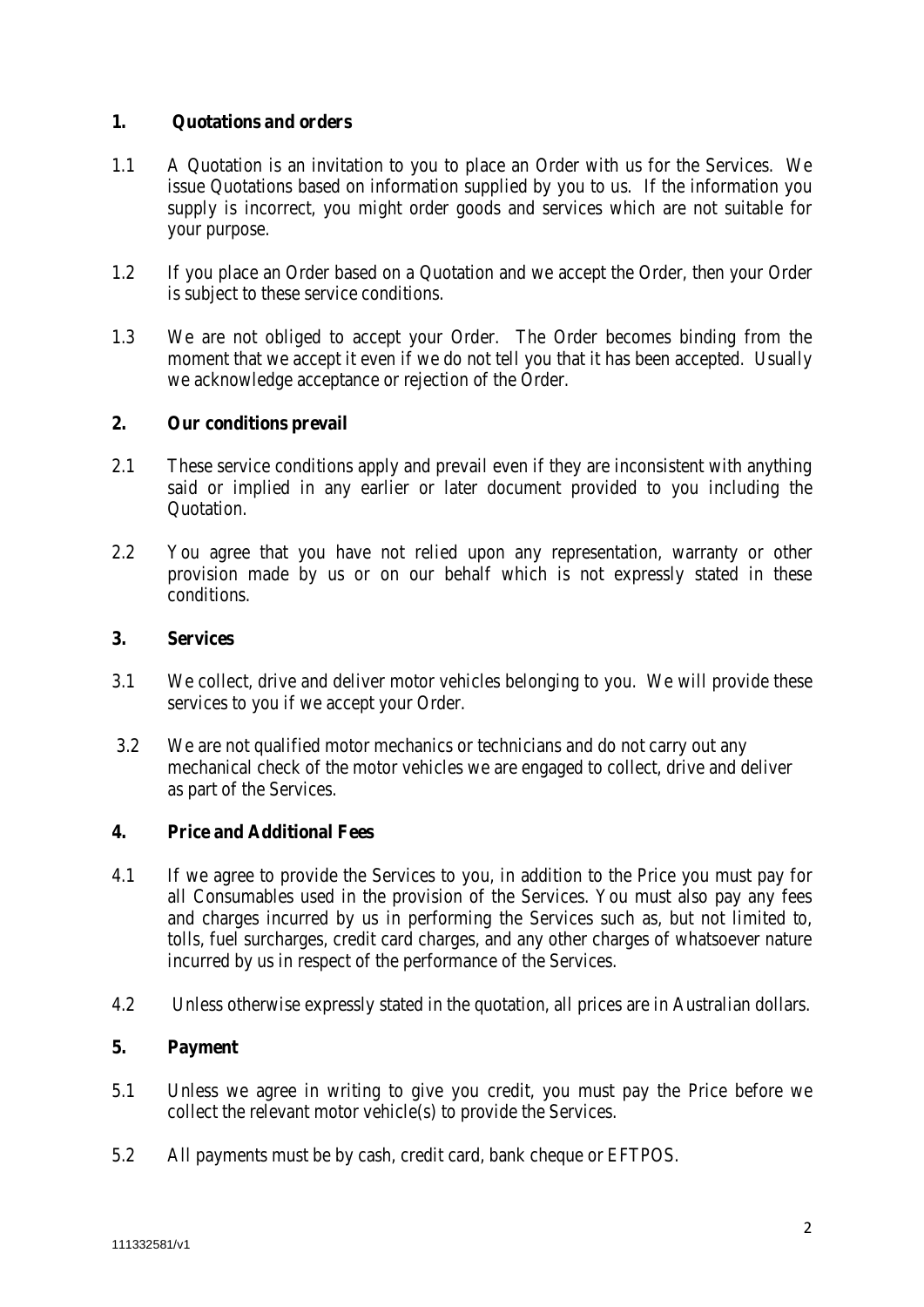5.3 You authorise us to complete any documents necessary to enable you to make any payments through any credit card system.

#### **6. Credit**

- 6.1 We may decide to give you credit, but we are not obliged to do so even if we have previously given you credit. Credit may be given subject to additional terms and conditions to be agreed at the time an application is made by you.
- 6.2 Unless otherwise agreed, if we agree to give you credit, you must pay our invoices within 7 days from the date of the invoice.
- 6.3 We may decline to give you further credit or vary agreed credit terms at any time.

#### **7. Overdue payments**

- 7.1 If any amount you owe us is not paid by the due date then:
	- (a) all money that you owe us on any account becomes immediately payable despite any previously agreed credit conditions;
	- (b) we may suspend supply or cancel any outstanding Orders ;
	- (c) we may claim a lien over any vehicles or items in our possession until we are paid in full;
	- (d) we may charge you interest on any outstanding amount from the due date until payment, calculated daily, at the rate prescribed from time to time pursuant to Rule 36.7 Uniform Civil Procedure Rules 2005 (NSW);
	- (e) if we charge interest under this clause, we will credit any part payment first against the interest and second against the amount outstanding;
	- (f) you agree you are liable for all our costs, losses and expenses relating to recovering overdue payments from you, including mercantile agents' and lawyers' fees and expenses on a full indemnity basis.

#### **8. Cancellation Fees**

8.1 If you cancel an Order before the date we are due to collect the vehicle, we may charge you a cancellation fee for the Services as follows:

| <b>Cancellation Time</b> | % of Price |
|--------------------------|------------|
| Less than 24 hours       | 80         |
| Less than 48 hours       | 60         |
| Less than 72 hours       | 50         |
| More than 72 hours       | 25         |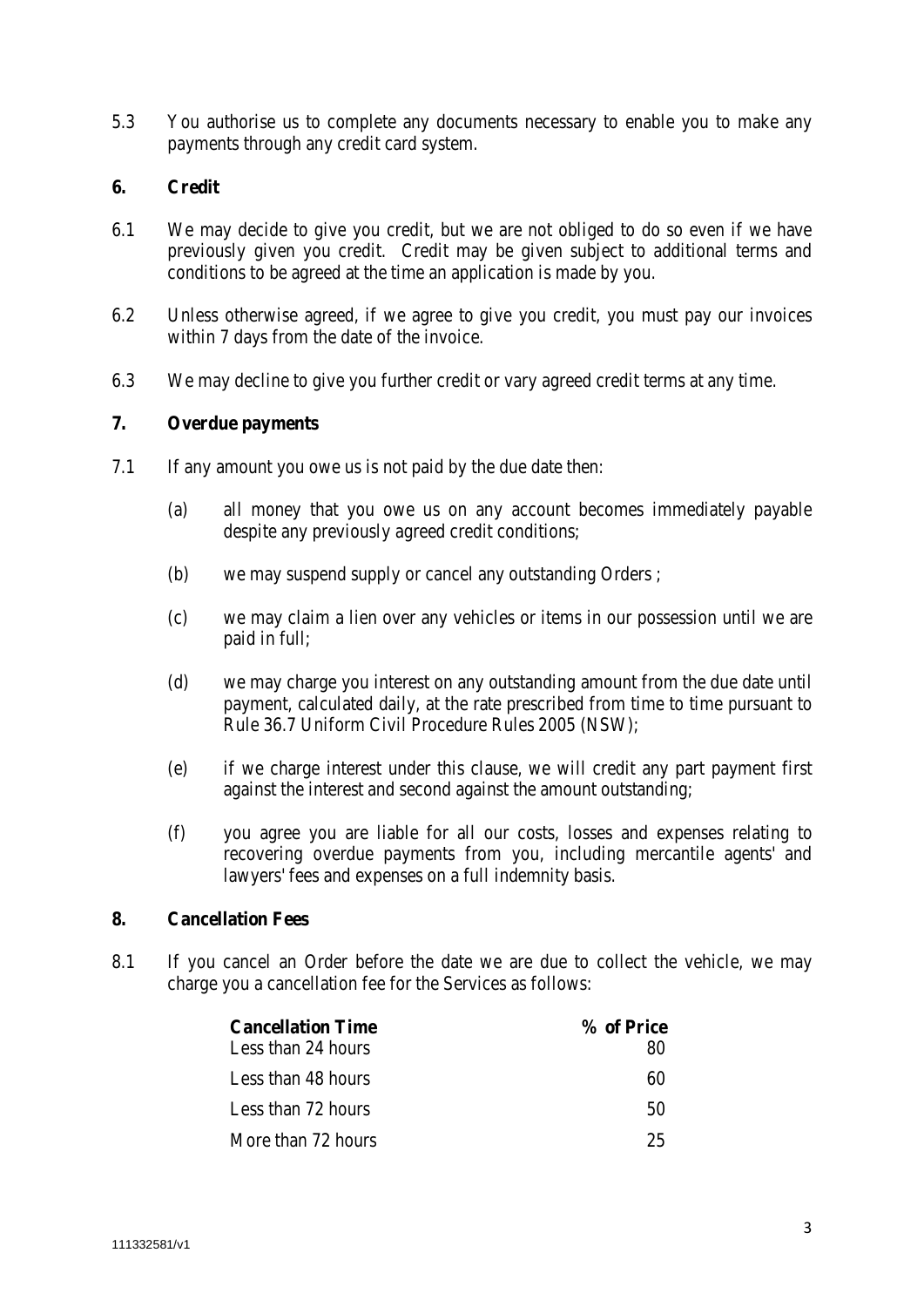8.2 In addition, you must also reimburse us on demand for any expenses we have actually incurred in respect of the cancelled Order, including travel expenses.

### **9. Warranties**

- 9.1 You warrant in respect of each motor vehicle that is the subject of an Order that at the date the motor vehicle is collected by us:
	- (a) you own the motor vehicle;
	- (b) you are authorised to engage us to provide the Services ;
	- (c) the motor vehicle is roadworthy and capable of making the journey from the place of collection to the destination stated in the Order;
	- (d) the risk in the motor vehicle or item remains with you while we perform the Services; and
	- (e) the motor vehicle or item is and will be comprehensively insured by you while we perform the Services and that the insurance cover extends to drivers and other personnel provided by us to perform the Services.
- 9.2 If a motor vehicle breaks down or is in need of mechanical repair (as determined by us) while we are carrying out the Services, you authorise us to engage a mechanic or other appropriately qualified person, of our choice, to carry out the repairs. You must pay us for the Consumables incurred under this clause 9.2 on demand on a full indemnity basis.
- 9.3 In performing the Services, we rely on the warranties given by you in this paragraph 9 in respect of each motor vehicle or other item belonging to you. You agree to indemnify us and hold us harmless from any loss, damage, expense, penalty, fine or liability arising from a breach of these warranties, your obligations or these conditions.

## **10. Limitation of liability**

- 10.1 Nothing in these conditions is or should be interpreted as an attempt to modify, limit or exclude terms or warranties which are imposed by statute, including under the CCA and which cannot be modified, limited or excluded.
- 10.2 We exclude, to the extent permitted by law from these conditions all terms, conditions and warranties implied by statute, general law or custom. You may have statutory guarantees under the Australian Consumer Law and nothing in these terms is intended to affect those rights.
- 10.3 We are not liable for any breakdown of, or defect in, nor any accident involving any motor vehicle or item while performing the Services nor the use, repair, maintenance or storage of such a motor vehicle or item. We are not liable for any body or mechanical damage, including any windscreen damage, occurring while that motor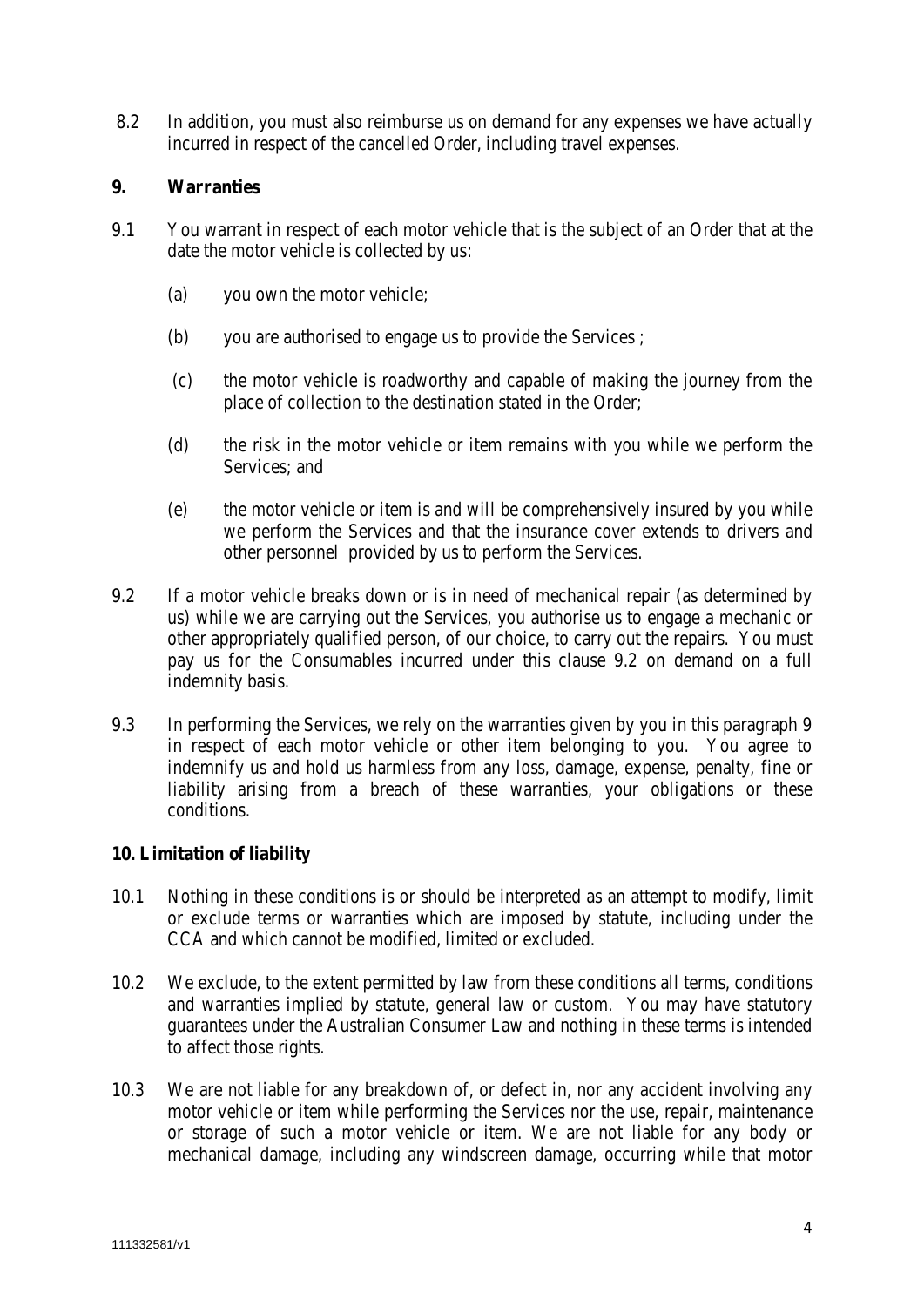vehicle or item is in our possession, custody or control, unless caused by our wilful misconduct or gross negligence with knowledge that damage would occur.

10.4 (a) If we are wholly or partially prevented from performing the Services by a Force Majeure Event, then the obligation to perform in accordance with these conditions will be suspended for the duration of the Force Majeure Event.

(b) If the Force Majeure Event (and consequential inability to perform Services continues for a period longer than 7 days from its initial occurrence, then either you or we may terminate the Order by written notice to the other. Any termination will not prejudice any rights or obligations either you or we may have accrued prior to such termination.

- 10.5 We are not liable in contract or tort for any economic loss, loss of revenue, loss of saving on overheads, loss arising from business interruption, loss of data, loss of business opportunities, loss of goodwill, loss of profits or any indirect, special or consequential loss or damage from any cause, even if we have been advised of the possibility of such damages or loss before we accept the Order.
- 10.6 Each party must each use reasonable efforts to mitigate any potential damages or other adverse consequences arising from or related to the Services.
- 10.7 To the extent permitted by law, our maximum aggregate liability to you in respect of any one claim or series of connected claims in respect of the Services for any liability including for breach of contract, breach of statutory duty, breach of warranty, delay, breach of a term, condition or warranty implied into these conditions by the Australian Consumer Law or liability under an indemnity, is limited at our option (to the extent permitted by law) to:
	- (i) supplying the Services again; or
	- (ii) paying to have the Services supplied again.
- 10.8 Unless notice of loss or damage be given in writing to us before or at the time of the delivery of the vehicle or item which is subject to these Services, such delivery shall be prima facie evidence of the delivery of the vehicle or item in the same condition in which it was received by us. In any event, we shall be discharged of all liability whatsoever in respect of the Services, unless notice of claim or intention to claim are given to us in writing, within 48 hours after any incident or cause of any claim and or damage that may give rise to a claim

## **11. Privacy**

11.1 We collect, use, store and disclose personal information in accordance with our privacy policy, which you can find at [http://truckmoves.com.au/contact/privacy.asp.](http://truckmoves.com.au/contact/privacy.asp) You acknowledge that you have had the opportunity to read, understand and agree to that policy.